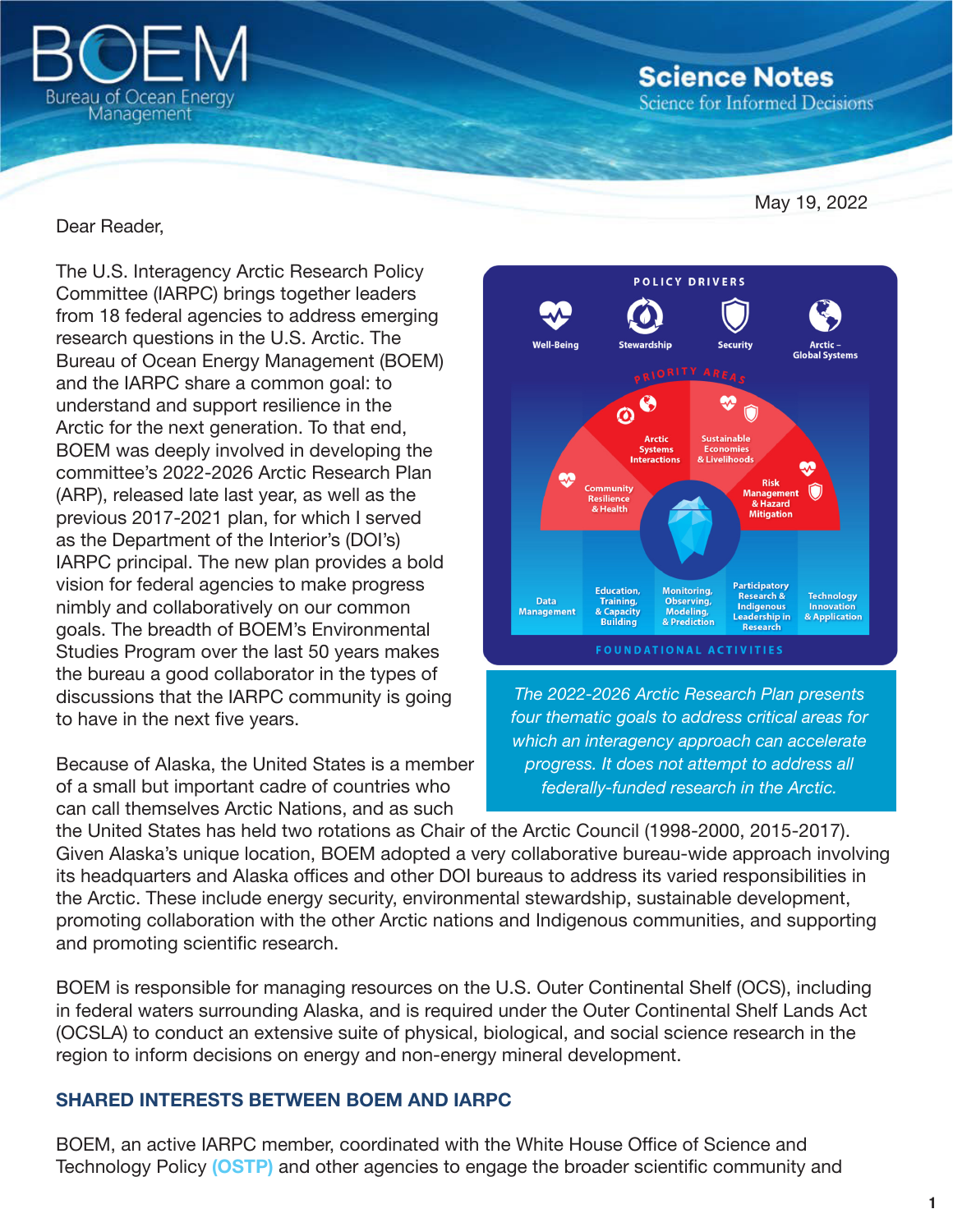general public to obtain their comments in 2020 and 2021 for the 2022-2026 plan. BOEM has a unique opportunity bring its expertise to the table and shape applied Arctic research, according to Cathy Coon, science and policy adviser to BOEM's Alaska office. In the new plan, BOEM co-leads four collaboration teams: Marine Ecosystems, Coastal Resilience, Technology, and Data Management. A team structure strengthens research and develops tools to increase understanding of interdependent social, natural, and built systems in the Arctic while making information available to local Alaskan communities, notes Dr. Christina Bonsell, a marine ecologist in BOEM's Alaska office.

Further, Dr. Jonathan Blythe, data manager in BOEM's Division of Environmental Sciences, says that sharing data across and between federal agencies, the state, communities, and stakeholders will be foundational for addressing U.S. Federal research priorities in the Arctic.



*Iceland, Norway, Sweden, Russian Federation, and the United States.*

This Science Note highlights several completed BOEM research projects from the 2017-2021 plan that are available to inform decisions or overlap with the new ARP.

## BOEM AND THE RESEARCH IMPERATIVE

The Arctic crosses multiple countries totaling four million people globally—less than one percent of the world's population, according to the Arctic Council, the leading intergovernmental forum promoting cooperation in the Arctic. Yet changes in the Arctic can have much broader impact on the health and well-being of everything on this planet. BOEM's work with IARPC provides pathways to strengthen relationships not only within the United States but also with international organizations including the Arctic Council, offers Laura Strickler in BOEM's Office of Strategic Policy and International Affairs.

Because the region is remote and has a small population, people often ask why the Arctic is important to the rest of the world, why conduct research, and how the knowledge gained is relevant to their lives. As an Arctic Nation, the United States is invested in better understanding changes in the Arctic and their effects on citizens' well-being, environmental stewardship, national security, and fundamental science.

The new **[Arctic Research Plan 2022-2026](https://www.iarpccollaborations.org/plan/index.html)** outlines priority research goals that will address four areas: (1) community resilience and health, (2) Arctic systems interactions, (3) sustainable economies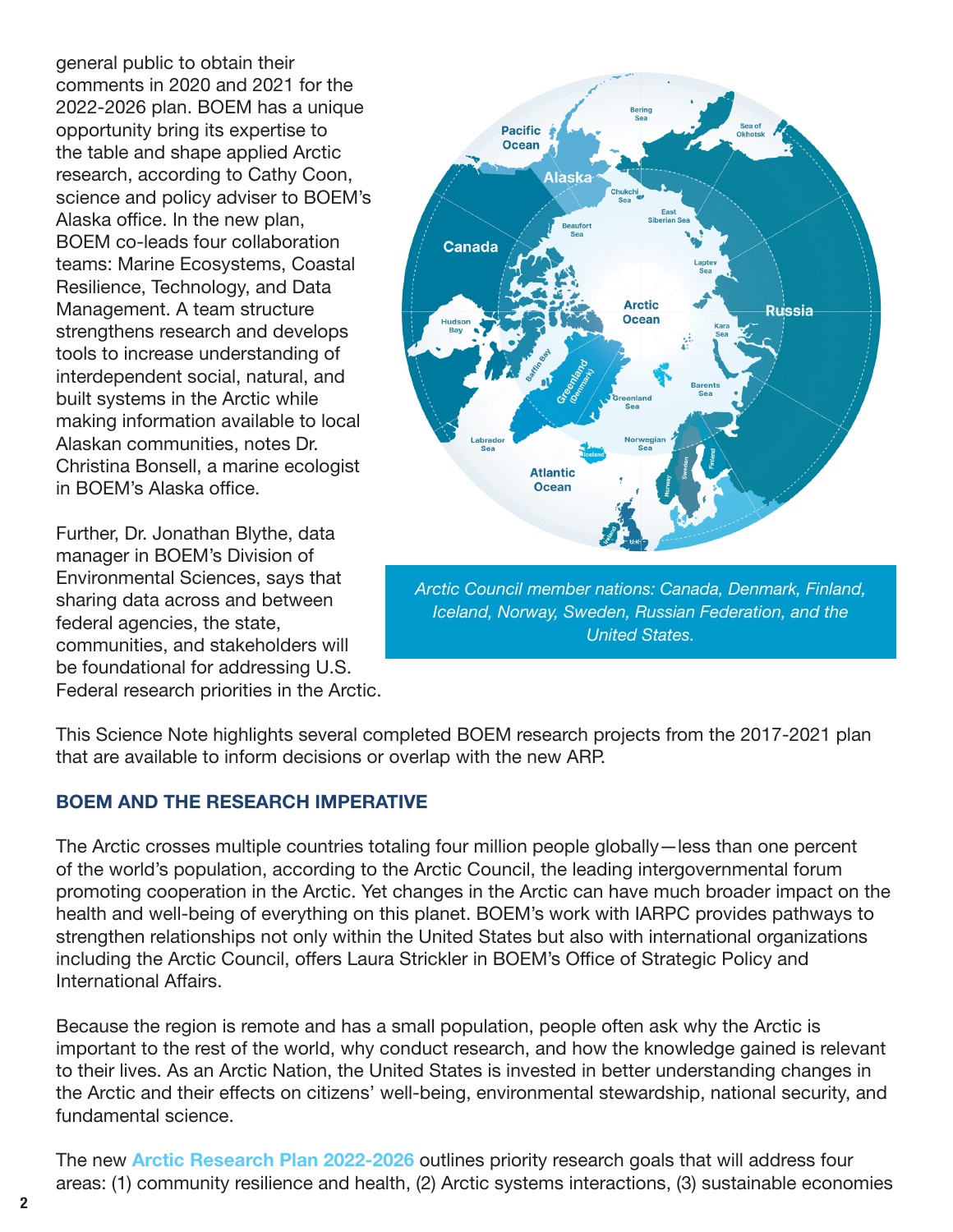and livelihoods, and (4) risk management and hazard mitigation.

The following are several examples of BOEM projects that align with these four priorities and also overlap with the performance elements in the previous Arctic Research Plan (2017-2021).

1. Community Resilience and Health: Since 2016, BOEM has supported the Local Environmental

Observer [\(LEO\)](https://www.leonetwork.org/en/docs/about/about) Network in collaboration with the Alaska Native Tribal Health Consortium. The LEO Network is a group of local observers and topic experts who share knowledge about unusual animal, environmental, and weather events across the circumpolar north. The LEO network connects observers within Arctic communities, researchers, and topical experts to share observations, raise awareness, and understand environmental anomalies. Observations help describe connections between climate change, environmental impacts, and health effects. Observations are available in a searchable database. LEO network personnel discuss observations on monthly on-line webinars; the network publishes observations through the *Northern Climate Observer* newsletter and a summary of recent relevant observations in the quarterly *One Health*. The network has been so successful that there is now a Circumpolar LEO in the making.



*With LEO, you can connect with others in your community, share observations, raise awareness, and find answers about significant environmental events. (Screengrab of the LEO network video).*

### 2. Arctic Systems Interactions: This term refers

to a broad concept to enhance our ability to observe, understand, predict, and project the Arctic's dynamic interconnected systems and their links to the Earth system. BOEM seeks to improve its understanding of the nearshore Beaufort Sea in relation to both sea ice and **physical** [oceanography](https://marinecadastre.gov/espis/#/search/study/26869) across seasons. We collect oceanographic and sea ice data to improve models, develop protocols to map *[landfast ice](https://marinecadastre.gov/espis/#/search/study/100258)*, and analyze the impacts of storms and other physical variables during this time of rapid change. Physical collections of data improve modeling. We also study the overload of rivers onto the landfast ice in both the Chukchi and Beaufort seas to quantify temporal and spatial limits of landfast ice and identify trends. In other studies, scientists deploying portable sensors have measured wave energy propagation into sea ice to determine the contribution to landfast ice breakout events, when the landfast ice detaches because of warm weather and winds. We have used low-cost satellite-tracked ice drifters to monitor the motion of the ice pack and develop new information on the fate of landfast ice in the Chukchi and Beaufort seas.

# 3. Provide Sustainable Economies and Livelihoods by Respecting Indigenous Knowledge

and Cultures: Bridging the previous and new ARP, BOEM has renewed its [long-term study](https://marinecadastre.gov/espis/#/search/study/100274) of subsistence whaling activities on Cross Island, a barrier island on Alaska's Beaufort Sea coast, to learn the extent to which noise produced by the Liberty oil and gas development in the Beaufort affects the east-to-west migration of bowhead whales. Whalers are concerned that noise associated with construction activities and vessel and aircraft traffic at the Liberty site will cause bowheads to change their traditional migration routes past Cross Island. This could result in lower harvests than usual, more difficulties in whaling, and negatively affect cultural practices,